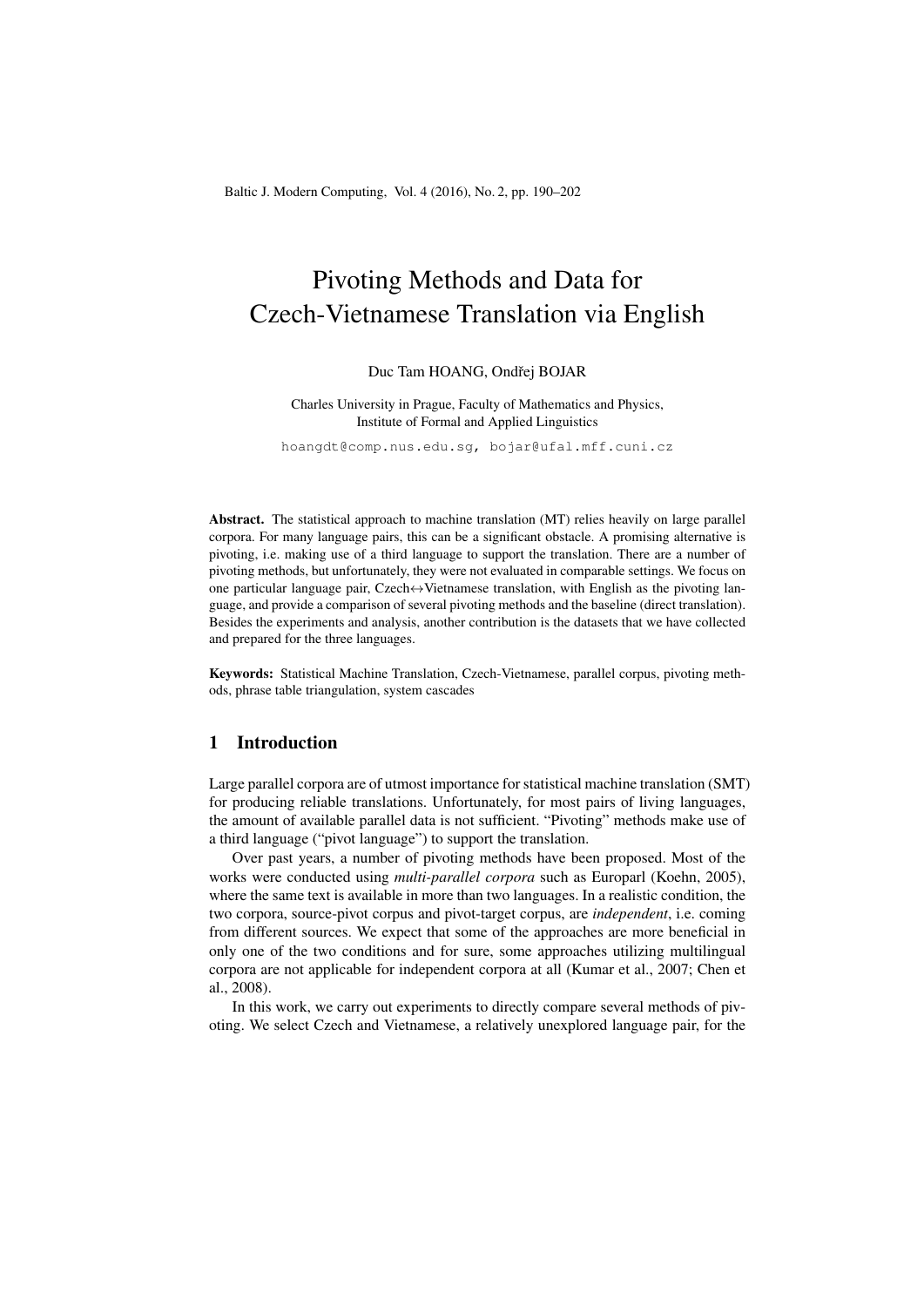experiments. English is chosen for the role of pivot language because it offers the largest parallel corpora with both Czech and Vietnamese.

This paper has two main contributions. (1) The paper evaluates a wide range of pivoting methods in a directly comparable setting and under the more realistic condition where the parallel corpora are independent (as opposed to multi-parallel). (2) It is the first study which focuses on machine translation between Czech and Vietnamese. It describes and publishes the corpora that we have collected and processed.

The remainder of this paper is organized as follows. Section 2 discusses related work of pivoting methods. Section 3 describes the dataset that we collected, prepared and released. Section 4 presents experimental set up, results and discussions. Finally, Section 5 concludes the paper.

# 2 Pivoting Methods

Pivoting is formulated as the translating task from a source language to a target language through one or more pivot languages. An important, yet mostly overlooked aspect in pivoting is the relation between the source-pivot and pivot-target corpora. For example, Chen et al. (2008) reduce the size of the phrase table by filtering out phrase pairs if they are not linked by at least one common pivot phrase. Kumar et al. (2007) combine word alignments using multiple pivot languages to correct the alignment errors trained on the source-target parallel data. Both methods (implicitly) rely on the fact that the corpora contain the same sentences available in multiple languages. While this is a reasonable assumption for a *multi-parallel corpus*, the methods are not applicable for *independent parallel corpora*.

In our study, we compare pivoting methods which can be applied under the perhaps more realistic condition that the source-pivot and pivot-target corpora are independent (Tiedemann, 2012a; Tiedemann and Nakov, 2013). This section discusses such methods and highlights their difference and potential. Each method has a number of configuration options which significantly affect the translation quality, we explore them empirically in Section 4 below.

## 2.1 Synthetic Corpus/Phrase Table

The synthetic corpus method (Gispert and Mariño, 2006; Galuščáková and Bojar, 2012) and the phrase table (PT) translation method (called synthetic phrase table) (Wu and Wang, 2007) aim to generate training data from MT output. Specifically, an MT system, which translates pivot language into the source or target language, is employed to translate a corpus or a phrase table of the other language pair. The result is a source→target corpus or phrase table with one side "synthetic", i.e. containing MT translated data. The synthetic corpus or phrase table is then used to build the source→target MT system.

Using MT translated data is generally seen as a bad thing. The model can easily reproduce errors introduced by the underlying MT system. In practice, however, machinegenerated translations need not be always harmful, especially when they compensate for the lack of direct bilingual training data. For example, Gispert and Mariño (2006) report impressive English↔Catalan translation results by translating the English-Spanish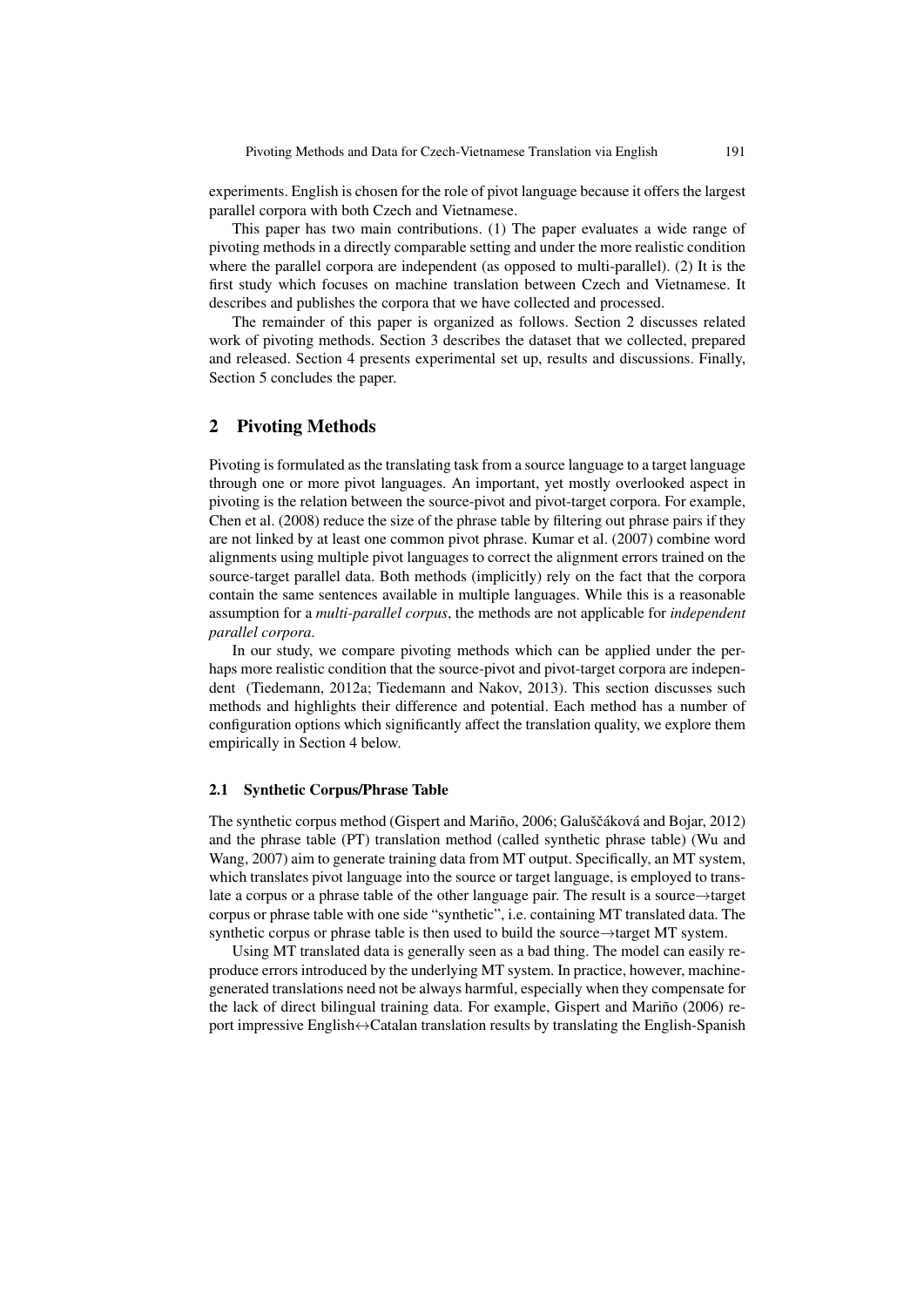corpus using a Spanish→Catalan MT system. The results are on par with the translation quality of English $\leftrightarrow$ Spanish translation. Similarly, Galuščáková and Bojar (2012) observe that pivoting through Czech was better than direct translation from English to Slovak, due to a large difference in training data size.

Between the two methods, the task of translating a phrase table poses different challenges compared to the task of translating a corpus. Phrasal input is generally much shorter than a sentence and a lot of contextual information is lost (even considering the limited scope of existing language models).

#### 2.2 Phrase Table Triangulation

The phrase table triangulation method (Cohn and Lapata, 2007; Zhu et al., 2014), sometimes called simply triangulation, generates an artificial source-target phrase table by directly joining two phrase tables (source-pivot and pivot-target) on common pivot phrases.

Once the tables are combined, approaches to triangulating the two phrase tables diverge in how they set the scores for the phrases. There are two options for estimating the necessary feature scores of the new phrase table: multiplying the original posterior probabilities or manipulating the original co-occurrence counts of phrases.

The first option views the triangulation as a generative probabilistic process on two sets of phrase pairs,  $s-t$  and  $p-t$ . Assuming the independent relations between three languages, the conditional distribution  $p(s|t)$  is estimated over source-target phrase pair  $s-t$  by marginalising out the pivot phrase  $p$ :

$$
p(s|t) = \sum_{p} p(s|p, t) \times p(p|t)
$$
  
\n
$$
\approx \sum_{p} p(s|p) \times p(p|t)
$$
 (1)

Afterwards, the feature values of identical phrases pairs are combined in the final phrase table. Either the scores are summed up or maximized (i.e. taking the higher of the score values).

The second option estimates the co-occurrence count of the source and target phrases  $c(s, t)$  from the co-occurrence counts  $c(s, p)$  and  $c(p, t)$  of the component phrase pairs. Afterwards, the feature scores are estimated by the standard phrase extraction (Koehn, 2010).

$$
c(s,t) = \sum_{p} f(c(s,p), c(p,t))
$$
\n(2)

In Equation 2, function  $f$  is the desired approximation function. Zhu et al. (2014) proposed four functions f: minimum, maximum, arithmetic mean and geometric mean.

Phrase table triangulation methods have received much attention, yet they have not been tested with two disjoint and independent corpora.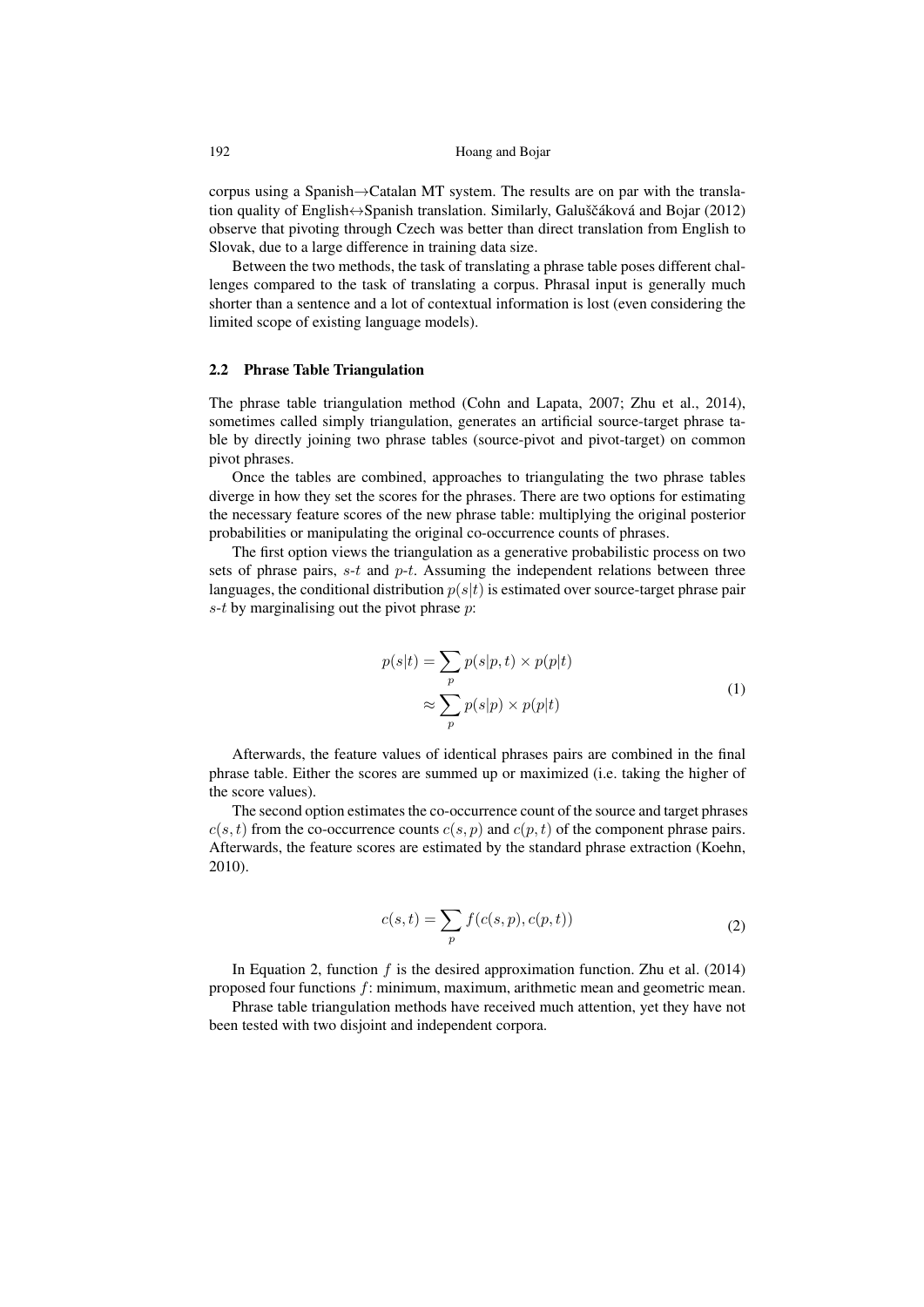#### 2.3 System Cascades

A widely popular method, system cascades (Utiyama and Isahara, 2007), simply uses two black-box machine translation systems in a sequence. The first system translates the input from the source language into the pivot language. The second system picks up the pivot hypothesis and translates it into the target language.

Formally, the problem of finding the best sentence  $\hat{e}$  for a foreign input sentence  $f$  is defined as maximizing the translation score from source sentence  $f$  to a pivot sentence p, then from  $p$  to target sentence  $e$ :

$$
\hat{e} \approx \underset{e, p_i}{\arg \max} p_{smt}(p_i|f) \times p_{smt}(e|p_i) \tag{3}
$$

where  $p_i$  is a pivot hypothesis of the first MT system and serves as the input of the second system.

Because investigating all possible pivot sentences  $p$  is too expensive,  $p$  is chosen from the list of n-best translations of the source sentence. Sometimes, the first system is not capable of providing a list of possible translations and pivot hypotheses are limited to  $n = 1$ , taking the top candidate only.

# 2.4 Phrase Table Interpolation for System Combination

Each of the pivoting methods described above leads to a separate MT system. This opens a possibility of combining these systems, hoping that the strengths of one method would offset the weaknesses of other methods. We choose to combine multiple systems by linearly interpolating translation models. This method, called "phrase table interpolation", is defined as follows:

$$
p(e|f; \lambda) = \sum_{i=1}^{n} \lambda_i p_i(e|f)
$$
 (4)

where  $\lambda_i$  is the interpolation weight of translation model i and satisfies the condition  $\sum_i \lambda_i = 1.$ 

We note that the system cascades method does not have a single phrase table. It directly uses the two SMT systems, rather than building a new SMT system. It thus does not lend itself to this combination method. We circumvent the problem by creating a synthetic phrase table from the development and test sets, each translated with the cascades method. We pair the translated text with the original text to create a small synthetic corpus. A phrase table is then extracted from the synthetic corpus and used in the combination.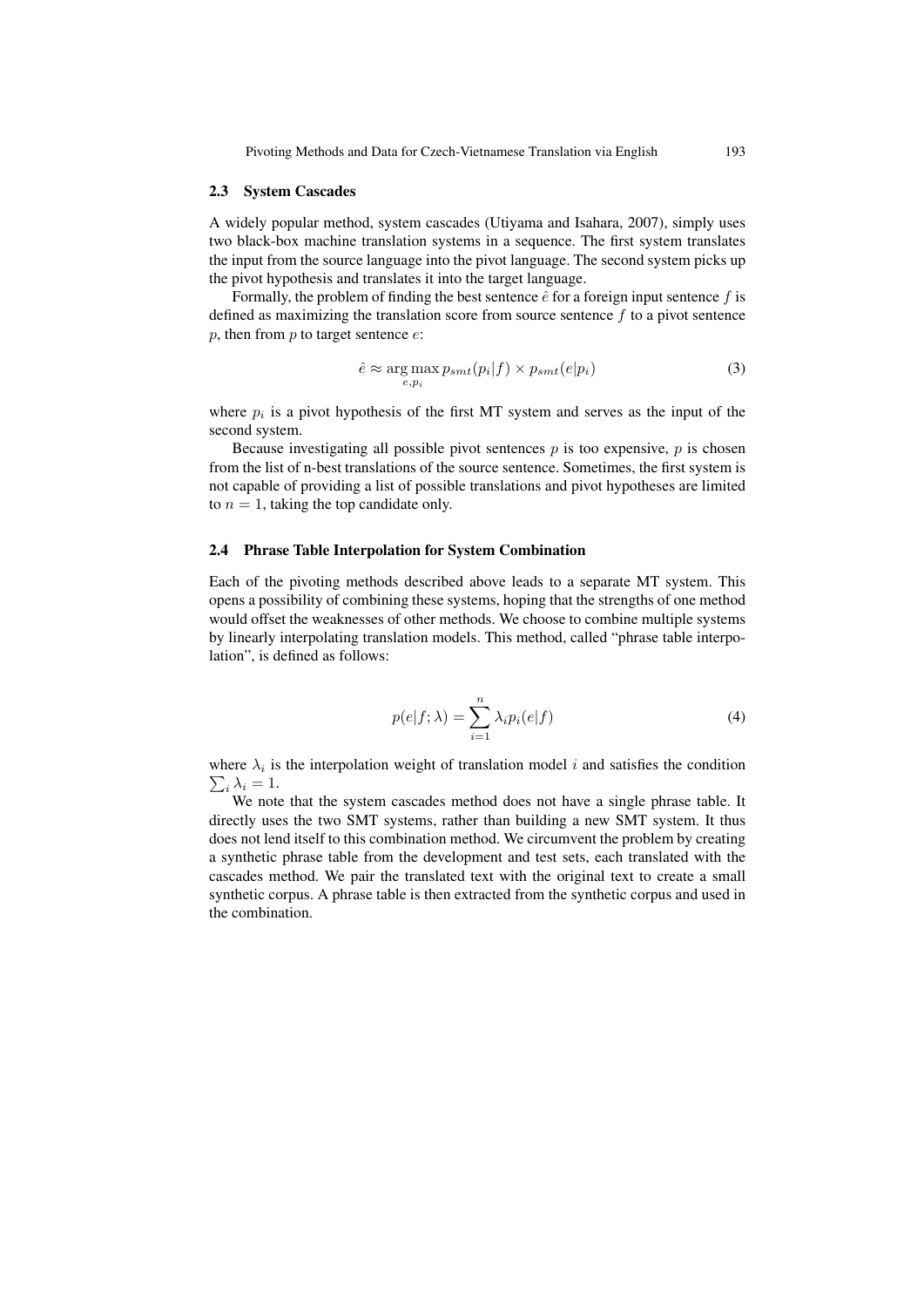# 3 Dataset Created and Released

Czech and Vietnamese are the national languages of the Czech Republic and Vietnam, respectively. Furthermore, the two languages are not under-resourced on their own, but the amount of bilingual corpora between them is very limited despite the large Vietnamese community living in the Czech Republic. So far, no effort has been put into developing an MT tool specifically for this language pair.

We wish to investigate the potential of pivoting methods for translating between Czech and Vietnamese. After carefully examining the potential of all possible pivot languages, we decide to select English as the sole pivot language. It is the only language that provides sufficient resources to act as a bridge between Vietnamese and Czech.

We created and released two sets of multilingual datasets: a set of test data and a set of parallel corpora.

### 3.1 WMT Test Data

Our test set was derived from the WMT 2013 shared task,<sup>1</sup> which consists of 3000 aligned sentences from newspapers. We opted for the 2013 set, because more recent WMT test sets were no longer multi-parallel across all the languages. The WMT 2013 test set spanned across six languages (Czech, English, German, French, Spanish and Russian) and we extended it to include Vietnamese.

|            | # sentences | # words |
|------------|-------------|---------|
| Czech      | 3.000       | 48,472  |
| English    | 3,000       | 56,089  |
| Vietnamese | 3.000       | 75,804  |

Table 1. Statistics of test data

Our contribution was created by human translators working in two stages. The first stage delivered a Vietnamese translation from the English side of the WMT 2013 test set, sometimes by post-editing machine-translated text. The second stage was a careful check to arrive at fluent Vietnamese text. Finally, we prepared a multi-lingual test set for Czech, English and Vietnamese. Table 1 gives the statistics of the test set.

# 3.2 Training Data

The training data is composed of parallel corpora among the source, target and pivot languages. For Czech-English language pair, we used CzEng 1.0, a Czech-English parallel corpus (Bojar et al., 2012) to train the translation model. For Czech-Vietnamese and English-Vietnamese, we collected available bitexts from the Internet as there were no ready-made corpora sufficient to train the translation models.

<sup>1</sup> http://www.statmt.org/wmt13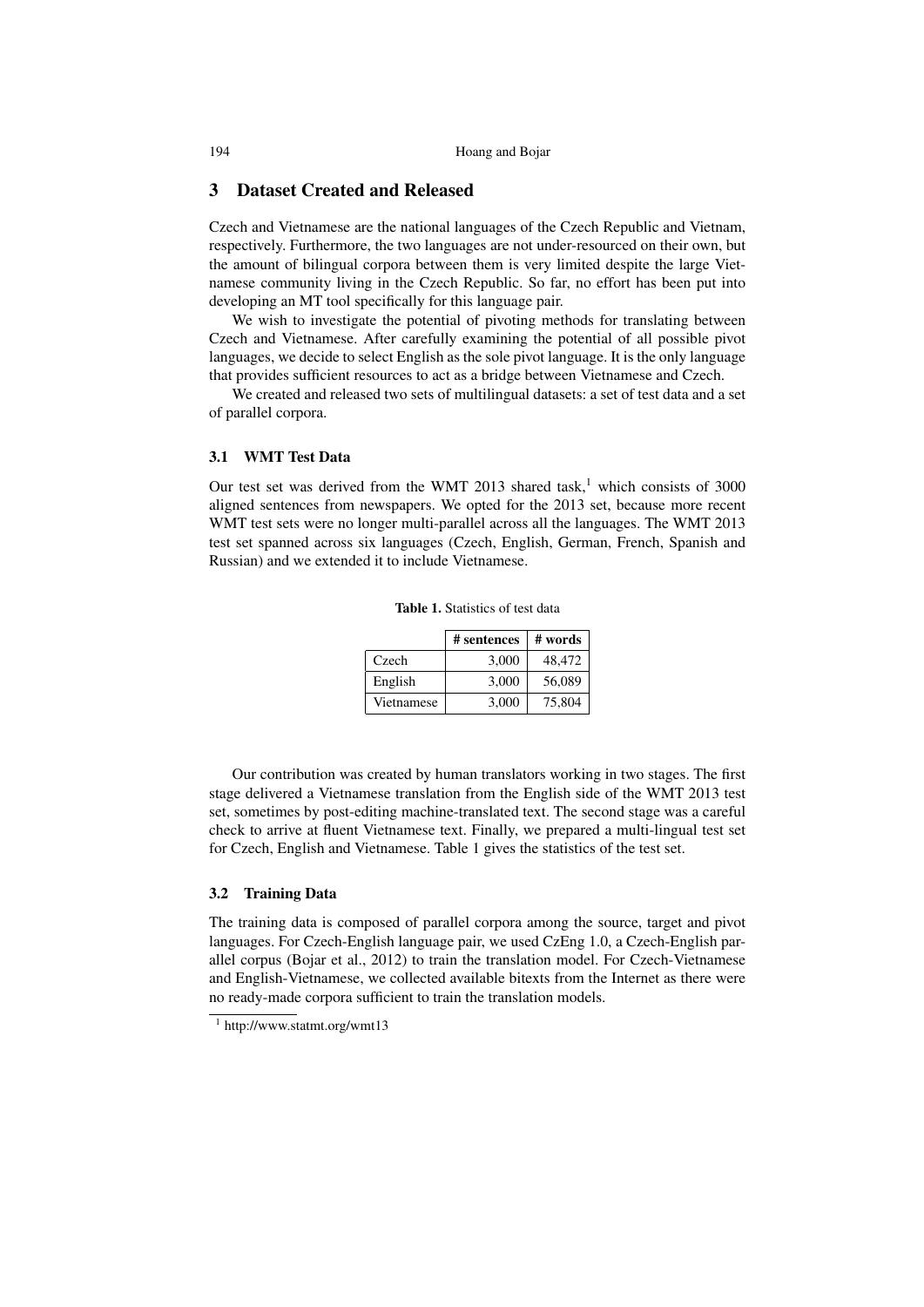|                | Original               |            | <b>Cleaned</b> |            |  |
|----------------|------------------------|------------|----------------|------------|--|
|                | Czech<br>Vietnamese    |            | Czech          | Vietnamese |  |
| # sentences    | 1,337,199<br>1,337,199 |            | 1,091,058      | 1,091,058  |  |
| # words        | 9,128,897              | 12,073,975 | 6,718,184      | 7,646,701  |  |
| # unique words | 224,416                | 68,237     | 195,446        | 59,737     |  |

Table 2. Statistics of Czech-Vietnamese training data

Table 3. Statistics of English-Vietnamese training data

|                | Original   |            | <b>Cleaned</b> |            |  |
|----------------|------------|------------|----------------|------------|--|
|                | English    | Vietnamese |                | Vietnamese |  |
| # sentences    | 2,035,624  | 2,035,624  | 1,113,177      | 1,113,177  |  |
| # words        | 16,638,364 | 17,565,580 | 8,518,711      | 8,140,876  |  |
| # unique words | 91,905     | 78,333     |                | 58,286     |  |

We collected data from two main sources:  $OPUS<sup>2</sup>$  and TED talks.<sup>3</sup> OPUS is a growing multilingual corpus of translated open source documents. It covers over 90 languages and includes data from several domains (Tiedemann, 2012b). The majority of Vietnamese-English and Vietnamese-Czech bitexts in OPUS were subtitles from motion pictures. As such, these bitexts were not always close translations; due to various constraints of the domain, the texts were often just paraphrases. The later source contained selected TED talks which were provided in English and equipped with transcripts in Czech and/or Vietnamese. There were 1198 talks for which English and Vietnamese transcripts are available. There were 784 TED talks for which Czech and Vietnamese transcripts are available.

Our preliminary analysis indicated that the collected datasets were noisy to the extent that the noise would harm the performance of SMT approaches. Hence, we opted for a semi-automatic cleanup of the corpora (both Czech-Vietnamese and English-Vietnamese). We improved the corpus quality by two steps: normalizing and filtering. The normalizing step cleaned up the corpora based on some typical formatting patterns in subtitles and transcripts (e.g. we tried to rejoin sentences spanning over multiple subtitles). The filtering step relied on the filtering tool used in the development of the CzEng corpus (Bojar et al., 2012). We trained the tool on a set of 1,000 sentence pairs which had been selected randomly from the corpus and manually annotated. Overall, the normalization and filtering reduced the size of the Czech-Vietnamese corpus by about 32.25% and the size of the English-Vietnamese corpus by about 51.29% (the number of words). The statistics of the training data is shown in Table 2 and 3. Our analysis showed that the cleaning phrase helped in improving the performance of the translation model trained on the collected datasets.

<sup>2</sup> http://opus.lingfil.uu.se

<sup>3</sup> https://www.ted.com/talks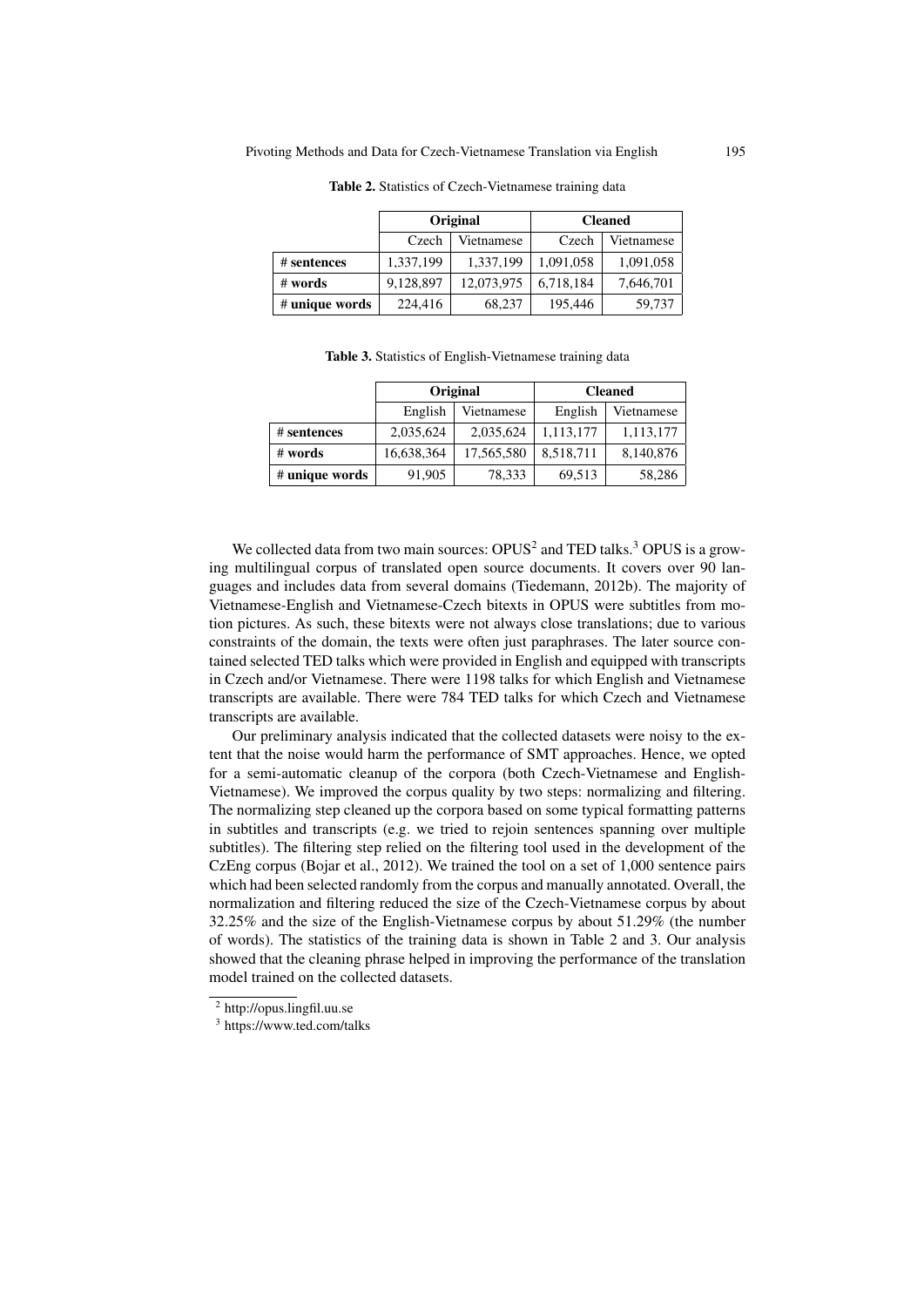## 4 Experiments

We empirically evaluate the pivoting methods in the context of Czech↔Vietnamese translation. We also carry out a brief evaluation on the quality of Czech↔English and English↔Vietnamese translations. This provides an insight into the corpus quality, which affects the final performance of pivoting methods.

## 4.1 Setup

The experiments are carried out using using Moses framework (Koehn et al., 2007). Instead of Moses standard EMS, we use Eman (Bojar and Tamchyna, 2013) to manage the large number of experiments.

We use the standard phrase-based SMT approach which follows the log-linear model. The model features include the translation model, language model, distance-based reordering, word penalty and phrase penalty (no lexicalized reordering model). The translation models are trained on the parallel data that we have prepared (see Section 3). Word alignments are created automatically on the bitexts using Giza++ (Och and Ney, 2003), followed by the standard phrase extraction (Koehn et al., 2003). Three language models are trained using the KenLM language modeling toolkit (Heafield, 2011) with the order of 5.

For the tuning and final evaluation, we split the prepared Czech-English-Vietnamese WMT 2013 set into two parts: the first 1500 sentences as the development set and the remaining 1500 sentences as the test set. The log-linear model is optimized by tuning on the development data with minimum error rate training (MERT, Och (2003)) as the tuning method and BLEU as the tuning metric (Papineni et al., 2002).

The pivoting methods are implemented and processed using the available data that we have. The experimental results are evaluated using BLEU (as implemented in Moses scorer; single-reference, lowercased, and in the tokenization used by the MT system). We also carry out manual evaluation for the final results.

## 4.2 Baseline Systems

We first build the SMT system by training on the direct parallel data for all 6 translation directions among Czech, English and Vietnamese. Of the 6 component systems, we use the SMT systems trained on the direct Czech↔Vietnamese parallel data as the baseline system.

Table 4 shows the experimental results of six component systems on the test set. We can see that the Czech→Vietnamese and Vietnamese→Czech baseline systems attain very low results (10.59 and 7.62 BLEU points). This is not surprising. Despite the preparation step, the Czech $\leftrightarrow$ Vietnamese training data is still noisy. The essence of transcribed bitexts is paraphrasing, which may be correct in a particular context but incorrect in general. Furthermore, the properties of the examined languages (Czech inflective with very rich morphology, Vietnamese analytic with rather fixed word order) render the Czech-Vietnamese translation as a difficult problem.

Our analysis shows that the component systems for English $\leftrightarrow$ Vietnamese translation perform relatively well. This is attributed by the similarity between English and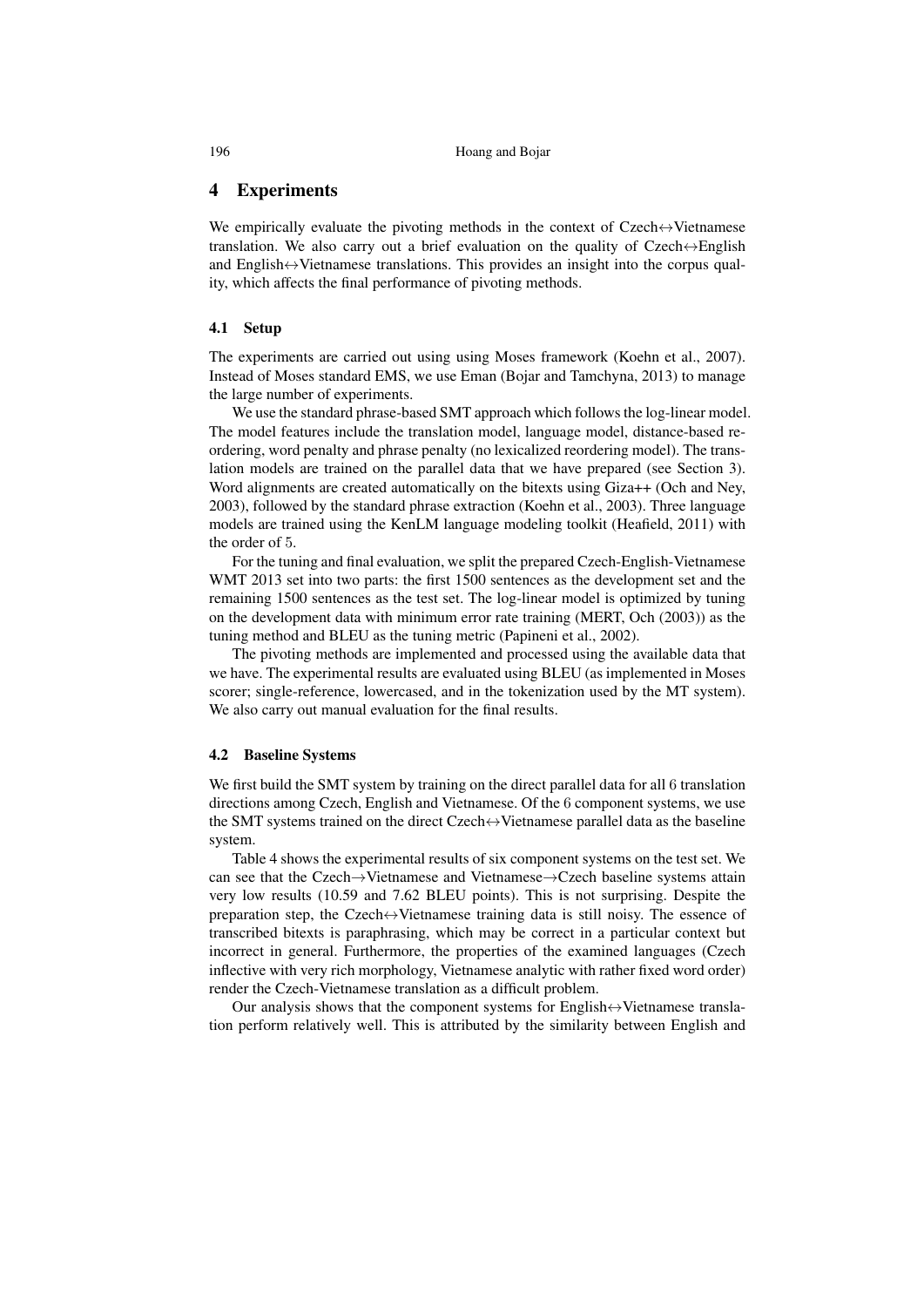| <b>Direction</b>                 | Label               | <b>BLEU</b> |
|----------------------------------|---------------------|-------------|
| $Czech \rightarrow English$      | $cs \rightarrow en$ | 23.23       |
| $English \rightarrow Czech$      | $en \rightarrow cs$ | 15.26       |
| Vietnamese $\rightarrow$ English | $vi \rightarrow en$ | 33.88       |
| $English \rightarrow Vietnamese$ | $en \rightarrow vi$ | 34.45       |
| $Czech \rightarrow Vietnamese$   | $cs \rightarrow vi$ | 10.59       |
| Vietnamese->Czech                | $vi \rightarrow cs$ | 7.62        |

Table 4. Performance of baseline systems by direct translation

Vietnamese, notably the small number of inflectional morphemes. With the collected dataset, we attain competitive results compared to current English $\leftrightarrow$ Vietnamese MT translation.

# 4.3 Results of Pivoting Methods

4.3.1 Phrase Table Translation We choose to conduct the phrase table translation method, which is similar to the *synthetic corpus* method. To create synthetic Czech ↔ Vietnamese PTs, there are two options:

- 1. Translating the English side of English↔Vietnamese phrase tables into Czech using the English→Czech component MT system.
- 2. Translating the English side of Czech $\leftrightarrow$ English phrase tables into Vietnamese using the English→Vietnamese component MT system.

After translation, the probabilities and lexical weights are kept from the original phrase tables.

| $vi \rightarrow cs$<br>Option                                 |      | $cs \rightarrow vi$ |
|---------------------------------------------------------------|------|---------------------|
| Translating English $\leftrightarrow$ Vietnamese phrase table | 7.34 | 9.67                |
| Translating Czech $\leftrightarrow$ English phrase table      | 8.40 | 12.09               |
| Direct Translation (Baseline)                                 | 7.62 | 10.59               |

Table 5. Performance of synthetic phrase table method

Table 5 shows the performance of the two options. We see that translating the large CzEng 1.0 phrase table by the small systems achieves better results than the other way around, regardless of the translation direction. We note that not only the CzEng 1.0 PT has a better coverage, but also the English→Vietnamese system delivers translations of a relatively good quality. The English→Czech system faces the problem of incorrect word forms even though the morphemes are correct. We also note that the PT translation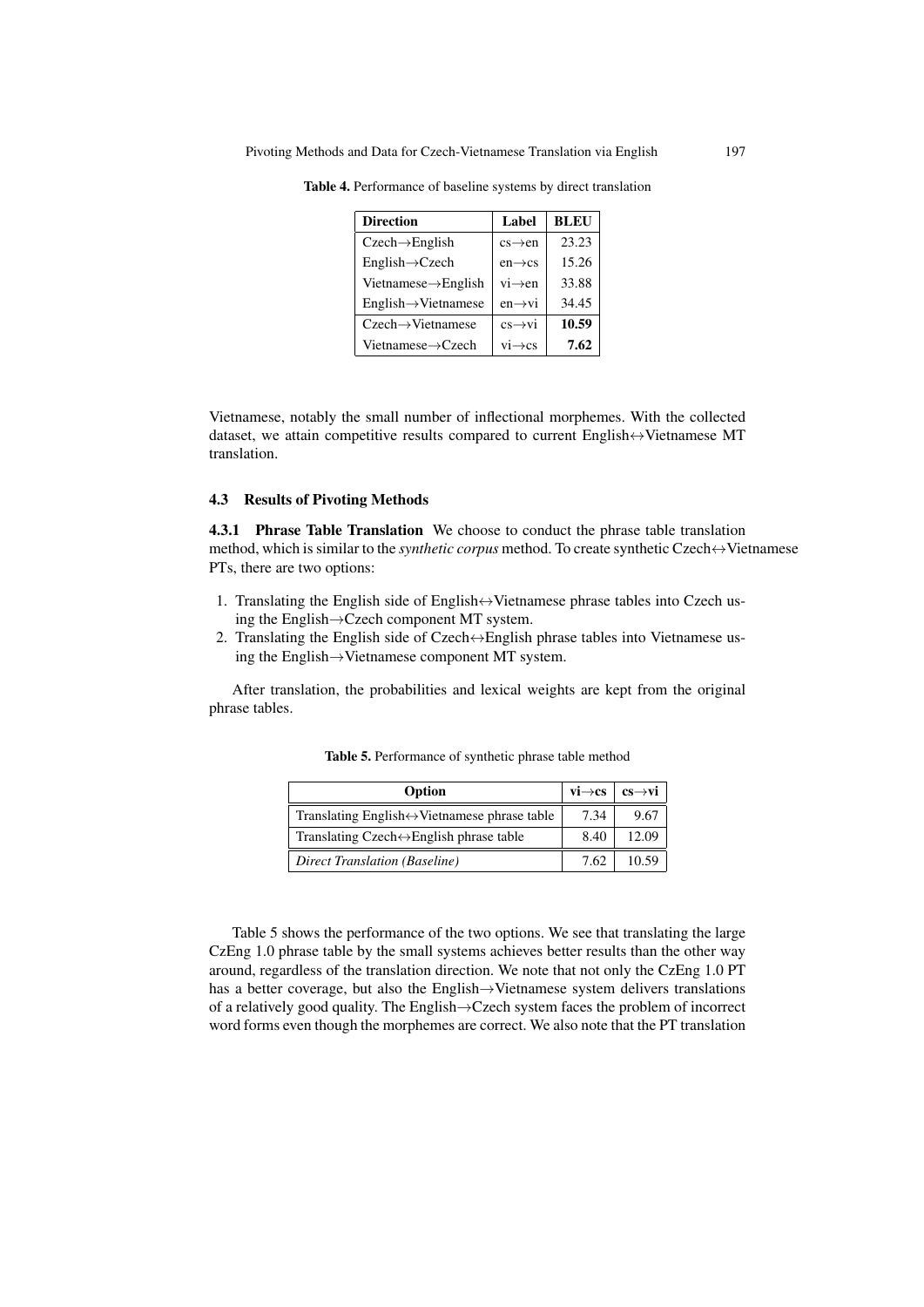method which involves translating Czech↔English phrase table attains better results than the baseline systems. This shows the potential of pivoting methods over the direct translation.

4.3.2 Phrase Table Triangulation We followed two specific options to conduct phrase table triangulation. Each option in turn offers a number of ways to merge the feature values of identical pivoted phrase pairs.

- 1. Pivoting posterior probabilities, merging by the summation or maximization function
- 2. Pivoting the co-occurrence counts, approximating by the minimum, maximum, arithmetic mean or geometric mean function

For each of the translation directions, these two options result in six phrase tables which have the same phrase pairs but different feature values. Table 6 shows the performance of all the setups.

| Option                        | <b>Function</b>               | $vi \rightarrow cs$ | $cs \rightarrow vi$ |  |
|-------------------------------|-------------------------------|---------------------|---------------------|--|
|                               | summation                     | 7.44                | 10.28               |  |
|                               | maximization                  | 7.21                | 9.64                |  |
| $\mathfrak{D}_{\mathfrak{p}}$ | minimum                       | 7.24                | 9.86                |  |
| $\mathfrak{D}_{\mathfrak{p}}$ | maximum                       | 6.38                | 7.64                |  |
| $\mathfrak{D}_{\mathfrak{p}}$ | arithmetic mean               | 6.25                | 6.95                |  |
| $\mathcal{D}_{\mathcal{L}}$   | geometric mean                | 7.05                | 9.24                |  |
|                               | Direct Translation (Baseline) | 7.62                | 10.59               |  |

Table 6. Comparison between the six options of PT triangulation method

First, we can see that both options of the triangulation method receive lower BLEU scores, compared to the phrase table translation method. The result is rather interesting because the triangulation method has an appealing description. It is generally considered a good system, sometimes outperforming direct translation. The primary reason for the failure here is the high level of noise created by triangulation. The method doubles the amount of noise in both phrase tables, thus decreasing the overall performance. Moreover, as our corpora are independent, the overlapping part is small. This results in a low coverage of phrases.

Second, re-estimating co-occurrence counts appears to be less effective than combining the probabilities directly. The primary reason is the difference between two phrase tables. The Czech-English phrase table is much larger than the English-Vietnamese phrase table. As the co-occurrence counts are biased either the large PT or the small PT, thus minimizing the difference between valid and noise phrase pairs. Hence, the noisy pairs acquire probabilities as high as the valid pairs. When the co-occurrence counts are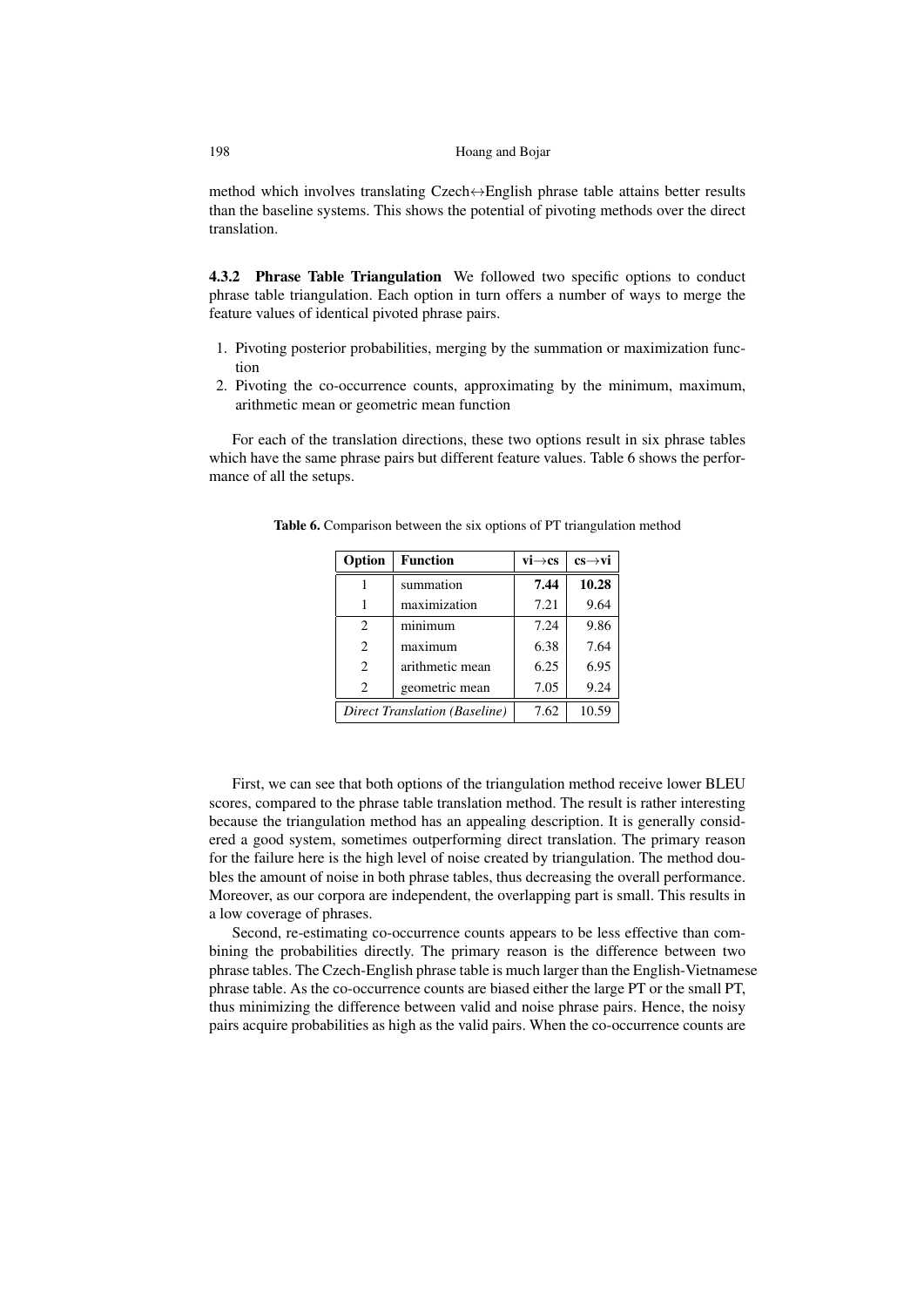| n                                                                                                                                                |  | $\perp$ 10 | 20 | $30 \quad  $ | - 50 | 75 | 100 |
|--------------------------------------------------------------------------------------------------------------------------------------------------|--|------------|----|--------------|------|----|-----|
| $\vert$ cs $\rightarrow$ vi $\vert$ 9.05 $\vert$ 9.19 $\vert$ 9.33 $\vert$ 9.50 $\vert$ 9.70 $\vert$ 9.70 $\vert$ 9.80 $\vert$ 9.82 $\vert$ 9.82 |  |            |    |              |      |    |     |
| $\text{vi}\rightarrow\text{cs}$   13.35   13.51   13.65   13.71   13.77   <b>13.83</b>   13.73   13.75   13.79                                   |  |            |    |              |      |    |     |

Table 7. Performance of system cascades method

biased towards the large PT (i.e. the maximum and arithmetic mean functions), the high number of common phrases worsens the probabilities.

Another observation shows that computation of the new probability favours summation over maximization. It is reasonable that the final probability of a source- target pairs should be computed over all middle-phrases rather than just one phrase. One unit (word or phrase) may have more than one translation in other language.

4.3.3 System Cascades For system cascades, we use the component systems to translate each step of the process. There are two directions of translation, which lead to two different settings for the system cascades method.

For Vietnamese→Czech system cascades method, we first use the Vietnamese→English component MT system to translate the input from Vietnamese into English. We then use the English→Czech component MT system to translate the English sentence into Czech.

For Czech→Vietnamese system cascades method, we first use the Czech→English component MT system to translate the input from Czech into English. We then use the English→Vietnamese component MT system to translate the English sentence into Vietnamese.

In our experiments, we select n from  $\{1, 2, 5, 10, 20, 30, 50, 75, 100\}$  to verify the effectiveness of using n-best translations instead of just selecting the top hypothesis. The list of n-best translations allows the second system to compensate for errors of the first system's single-best output, thus producing a better translation.

Table 7 confirms our claim that the n-best list of hypotheses helps system cascades. Furthermore, the system cascades method achieves higher results than the baseline system and other pivoting methods. The promising performance of system cascades comes from the fact that the method uses complete translations. During the translation process, pivoting sentences are broken into phrases separately for each of the two phrase tables. Only a small portion of phrases remains intact during the process. In most of the cases, the segmentation into phrases is different for the pivot-target translation and for the source-pivot translation.

4.3.4 Combination through Phrase Table Interpolation We adopt the uniform weights to perform phrase table interpolation, which has shown to be robust (Cohn and Lapata, 2007). We adapt all four features of the standard Moses SMT translation model: the phrase translation probabilities and the lexical weights.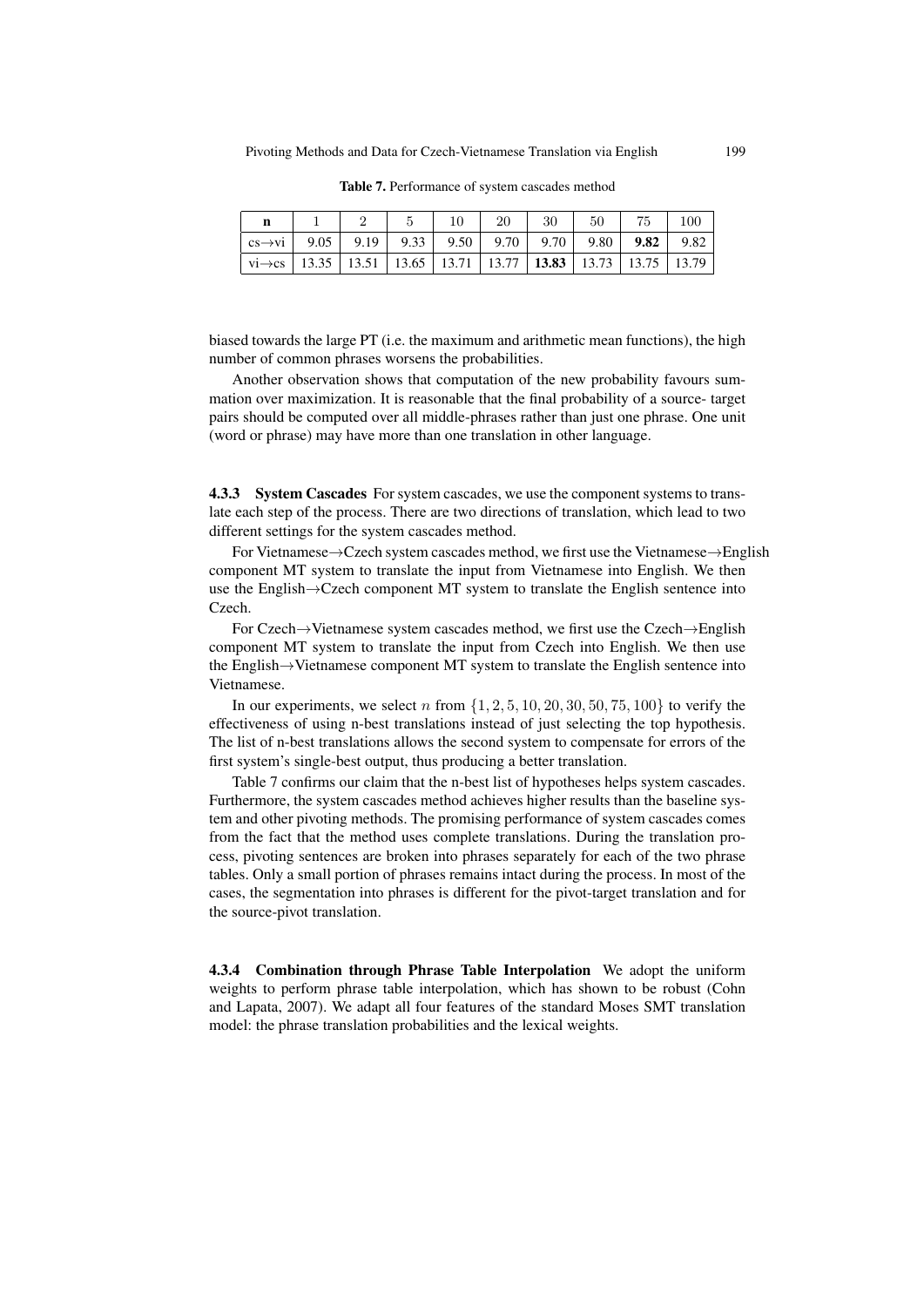| <b>Method</b>                  | <b>PT Size</b> | $vi \rightarrow cs$ | $cs \rightarrow vi$ |
|--------------------------------|----------------|---------------------|---------------------|
| <b>Direct Translation</b>      | 8.70M          | 7.62                | 10.59               |
| <b>PT</b> Translation          | 53.21M         | 8.40                | 12.09               |
| <b>PT</b> Triangulation        | 61.50M         | 7.44                | 9.86                |
| <b>System Cascades</b>         | 0.08M          | 9.82                | 13.83               |
| Combination (PT Interpolation) | 95.00M         | 10.12               | 13.80               |

Table 8. Automatic evaluation of Czech⇔Vietnamese translation

Table 8 summarizes our experimental results using automatic scoring. It includes the results of the individual systems and the combined system, which is built based on the interpolated phrase table.

We further conduct manual evaluation over the final results of Czech→Vietnamese translation. We perform relative ranking among 5 systems, the established practice of WMT. To interpret this 5-way ranking, we adopt the technique used by WMT until 2013 (before TrueSkill): we extract the 10 pairwise comparisons from each ranking. For a given system, we report the proportion of pairs in which the system was ranked equally or higher than its competitor (out of all pairs where the system was evaluated), see the column "≥ Others" in Table 9. Additionally, we report a simpler interpretation of the 5-way ranking following Bojar et al. (2011). Each 5-way ranking is called a "block" and we report how often each system was among the winners in this block. Since we are comparing 5 systems, all our blocks include all systems, so " $\geq$  All in block" simply means the rate of wins.

| Method                         | $>$ Others | $>$ All in Block |
|--------------------------------|------------|------------------|
| <b>Direct Translation</b>      | 0.76       | 0.56             |
| <b>PT</b> Translation          | 0.71       | 0.48             |
| <b>PT</b> Triangulation        | 0.77       | 0.56             |
| <b>System Cascades</b>         | 0.86       | 0.56             |
| Combination (PT Interpolation) | 0.85       | 0.60             |

Table 9. Manual evaluation of Czech→Vietnamese translation

Tables 8 and 9 provide the same picture: the system combination improves a little over the system cascades method.

We note that the performance of a specific method heavily depends on languages, domains and corpora in question. For example, system cascades achieved the best results with our datasets and the performance of phrase table translation is better when translating the larger (Czech-English) phrase table with the smaller (English-Vietnamese) MT system than the other way around, regardless of the final translation direction (Czech↔Vietnamese) using the translated phrase table.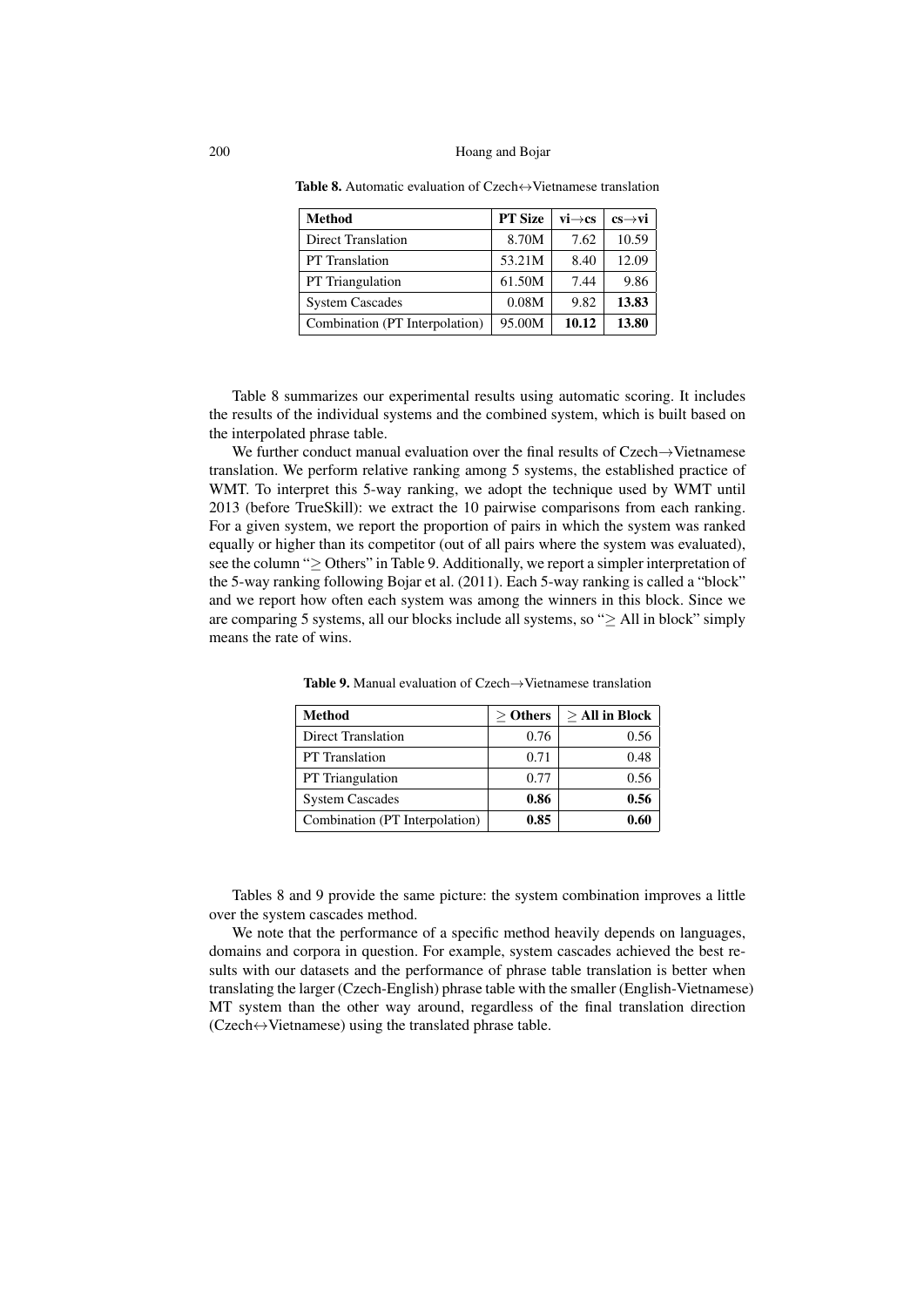# 5 Conclusion

We carried our a set of experiments with baseline direct translation and three types of pivoting methods, optionally concluded by a last step that combines the different approaches to a single system, improving over each of the individual components. Our comparative study suggests that in absence of a multi-parallel corpus, simple cascading of systems outperforms methods manipulating the phrase table.

To support further experiments in Czech $\leftrightarrow$ Vietnamese machine translation, we assembled and described two training corpora and created one test set. The corpora are available in the Lindat repository:

- http://hdl.handle.net/11234/1-1594 (WMT13 Vietnamese Test Set)
- http://hdl.handle.net/11234/1-1595 (CsEnVi Pairwise Parallel Corpus)

## Acknowledgement

This work has received funding from the European Union's Horizon 2020 research and innovation programme under grant agreement no. 645452 (QT21).

This work has been using language resources developed, stored and distributed by the LINDAT/CLARIN project of the Ministry of Education, Youth and Sports of the Czech Republic (project LM2010013).

## References

- Bojar, Ondřej and Aleš Tamchyna. 2013. The design of Eman, an experiment manager. The *Prague Bulletin of Mathematical Linguistics*, 99:39–56.
- Bojar, Ondřej, Miloš Ercegovčević, Martin Popel, and Omar Zaidan. 2011. A Grain of Salt for the WMT Manual Evaluation. In *Proceedings of the Sixth Workshop on Statistical Machine Translation*, pages 1–11, Edinburgh, Scotland, July. Association for Computational Linguistics.
- Bojar, Ondřej, Zdeněk Žabokrtský, Ondřej Dušek, Petra Galuščáková, Martin Majliš, David Mareček, Jiří Maršík, Michal Novák, Martin Popel, and Aleš Tamchyna. 2012. The joy of parallelism with CzEng 1.0. In *Proceedings of the 2012 International Conference on Language Resources and Evaluation*.
- Chen, Yu, Andreas Eisele, and Martin Kay. 2008. Improving statistical machine translation efficiency by triangulation. In *Proceedings of the International Conference on Language Resources and Evaluation*.
- Cohn, Trevor and Mirella Lapata. 2007. Machine translation by triangulation: Making effective use of multi-parallel corpora. In *Proceedings of the 45th Annual Meeting of the Association for Computational Linguistics*.
- Galuščáková, Petra and Ondřej Bojar. 2012. Improving SMT by Using Parallel Data of a Closely Related Language. In *Proceedings of the Fifth International Conference Baltic Human Language Technologies*, volume 247 of *Frontiers in AI and Applications*, pages 58–65, Amsterdam, Netherlands. IOS Press.
- Gispert, Adrià De and José B. Mariño. 2006. Catalan-english statistical machine translation without parallel corpus: Bridging through spanish. In *Proceedings of 5th International Conference on Language Resources and Evaluation*, pages 65–68.